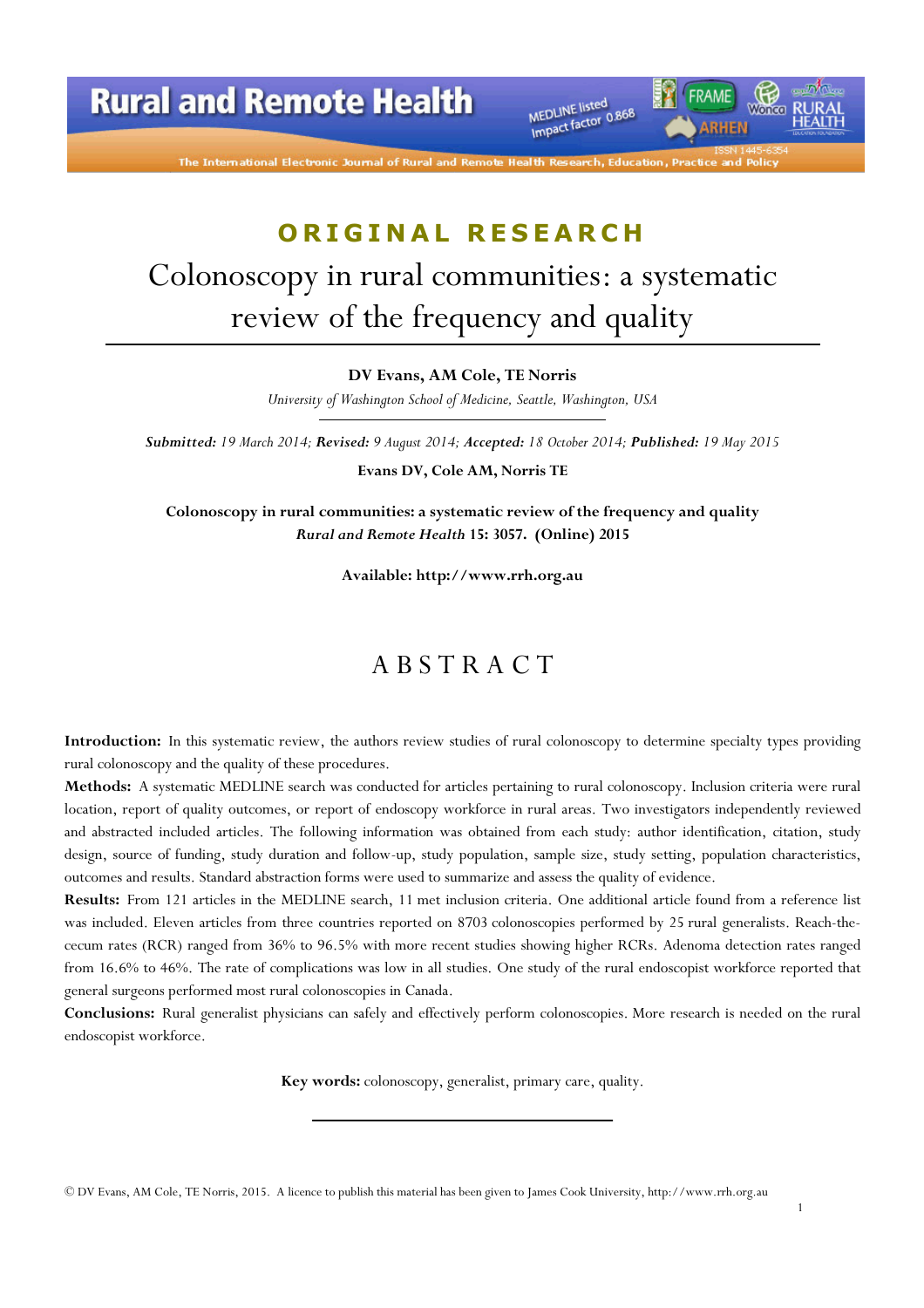The International Electronic Journal of Rural and Remote Health Research, Education Practice and Policy

### Introduction

Colorectal cancer is the third most common cancer worldwide and ranks fourth among cancer killers<sup>1</sup>. The highest incidence rates occur in Australia, New Zealand, Canada, the USA, and parts of Europe<sup>2</sup>. Colonoscopy is effective for screening and prevention of colorectal cancer, and colonoscopic screening has been shown to save lives<sup>3</sup>. The procedure is recommended by multiple governmental and advocacy organizations as an effective means of screening for colon cancer $4-6$ .

Well-accepted methods of screening for colorectal cancer include annual fecal occult blood testing and endoscopic screening. Despite the consensus recommendations for colon cancer screening in general, and for colonoscopy specifically, only 65% of people in the USA are current on their colon cancer screening<sup>7</sup>. Internationally, there is inadequate capacity to screen all eligible persons 8-13. As the populations in both developing and developed countries age, it is anticipated that the need for well-trained endoscopists will continue to rise.

Residents in rural areas are screened for colon cancer at lower rates than their urban counterparts<sup>14-19</sup>. Most rural physicians are generalists and are not trained in colonoscopy. In the USA and Canada the majority of colonoscopies are performed by gastroenterologists<sup>20</sup>. In the USA overall, only 2.6% of family physicians provide colonoscopy to their patients, but this rate may be higher in rural areas<sup>21,22</sup>. If colonoscopies are to be available for colon cancer screening for patients in rural areas of developed countries, then generalists will need to be able to safely and efficaciously provide this service.

There are widely accepted standards for safe and effective colonoscopy that include reach-the-cecum rate (RCR), adenoma detection rate, cancer detection rate and rates of complications. The National Bowel Cancer Screening Program (NBCSP) Quality Working Group (Australia)<sup>23</sup>, the American College of Gastroenterology/American Society of Gastrointestinal Endoscopists<sup>24</sup>, the National Health Service

in England<sup>25</sup> and the Canadian Association of Gastroenterology<sup>26</sup> have all published guidelines.

The purpose of this article is to systematically review available studies of rural colonoscopy to determine which types of providers are performing the procedure and to assess the reported quality of these procedures. Evidence of quality and effectiveness of colonoscopies provided by rural physicians is needed to guide development of programs to increase colonoscopy capacity in rural areas.

### Methods

#### Study selection

A systematic literature search was conducted utilizing MEDLINE from 1951 to 1 September 2013. A search strategy was developed combining medical subject headings (MeSH) and text key words (tw) for (colonoscopy[tw] OR colonoscopies[tw] OR 'colonoscopy'[MeSH Terms:noexp] OR polypectomy[tw] OR polypectomies[tw]) AND rural[tw]. The search was not restricted by language. Inclusion criteria were rural location, report of quality outcomes, or report of endoscopy workforce in rural areas. Two investigators (DE, AC) reviewed potentially relevant articles independently, with differences resolved through discussion. To ensure completeness of the literature search, citation lists for the included studies published in the previous 5 years were reviewed. Additional articles identified through review of citation lists were reviewed and included if appropriate. This study did not meet criteria for human subjects research and did not require Institutional Review Board approval.

#### Data abstraction and validity assessment

Two reviewers (DE, AC) independently reviewed and abstracted data from each included study using a standardized data abstraction tool (Appendix I). The following information was obtained from each study: author identification, citation, study design, source of

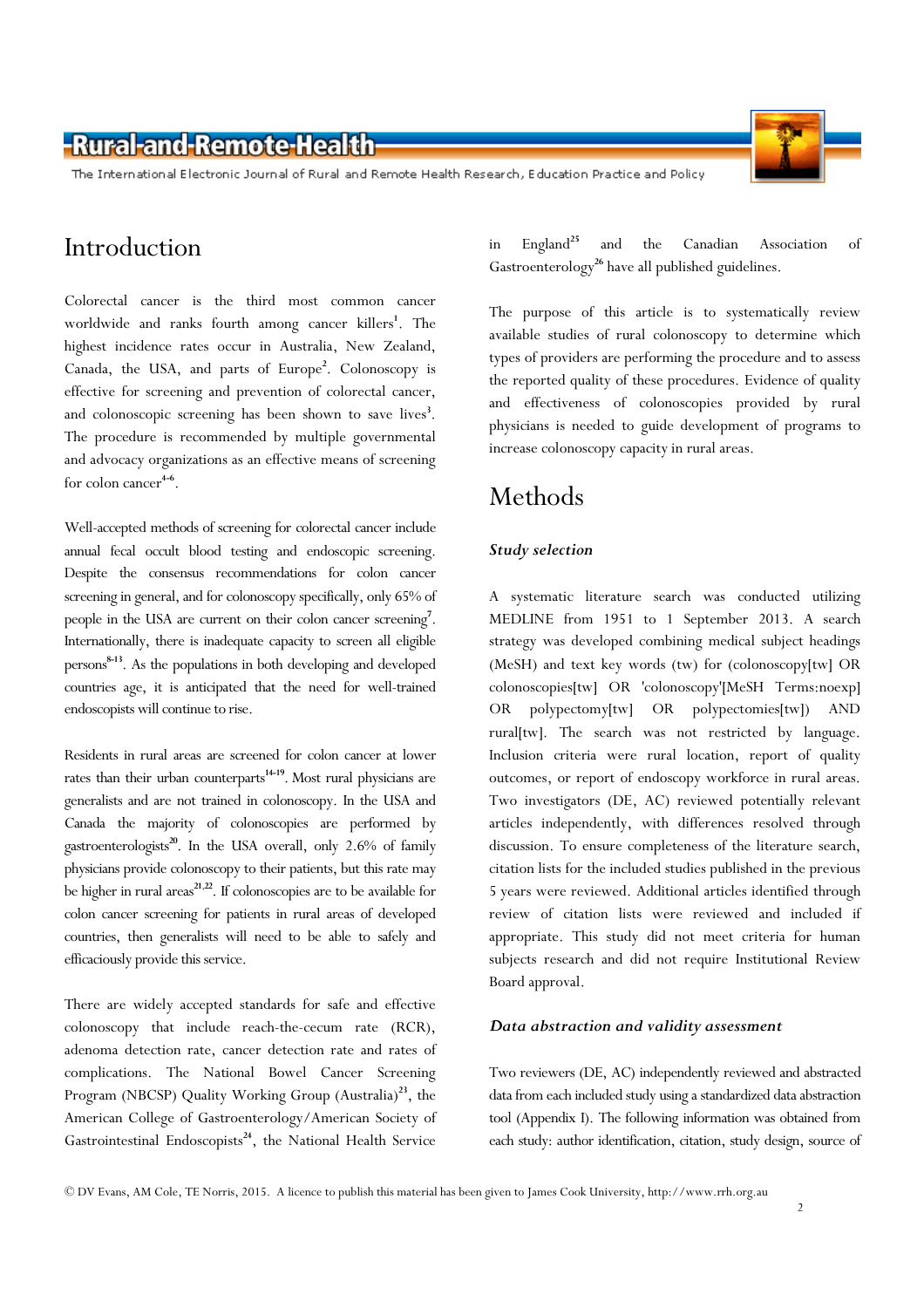The International Electronic Journal of Rural and Remote Health Research, Education Practice and Policy

funding, study duration and follow-up, study population, sample size, study setting, population characteristics, outcomes and results. Validity was assessed using an Agency for Healthcare Research and Quality tool for assessing the strength of scientific evidence<sup>27</sup>. Each reviewer assessed for potential bias in assigning exposure and measuring outcomes, as well as incomplete reporting or selective reporting.

### Results

The search strategy identified 121 potentially eligible articles. After reviewing the abstracts and full texts when needed, only 11 articles met inclusion criteria. Ten of the included articles measured colonoscopy quality by rural physicians<sup>28-37</sup>. One study reported on the rural colonoscopy workforce<sup>20</sup>. An additional article on colonoscopy quality<sup>38</sup> was identified by review of a 2009 meta-analysis of colonoscopy by primary care physicians<sup>39</sup>. There were no eligible systematic reviews, meta-analyses or randomized studies. Articles were excluded if they did not report standard quality outcomes or did not report results from colonoscopies done in a rural setting. Only primary research studies, not review articles, were included.

Table 1 summarizes the characteristics of the 11 studies measuring colonoscopy quality by rural practitioners. It includes four reports from Canada, one from Australia and six from the USA. The studies encompass 8703 procedures by 25 colonoscopists. Ten of the 11 studies report on consecutive procedures. Seven collected data prospectively, three were retrospective chart reviews, and one did not report the method of data collection. Five were multiphysician studies. Colonoscopist training is summarized when available.

Table 2 displays the results of the 11 studies reporting colonoscopy quality measures. All studies reported RCR, adenomatous polyp detection rates and cancer detection rates. Four studies reported procedure time and one reported on scope withdrawal time. All studies reported complications of perforation and bleeding. Other reported complications included sedation complications and referrals to specialists,

but there was considerable variation in how these complications were defined.

RCRs ranged from 36% to 96.5%. In studies less than 10 years old representing 6454 cases the RCR ranged from 80.6% to 96.5%. Adenoma detection rates ranged from 16.6% to 46%. Cancer detection rates ranged from 0.4% to 2.1%. Complications were uncommon. A total of six perforations, ten bleeding events and nine sedation complications were reported.

Studies focusing on the rural colonoscopist workforce studies were scarce. Hilsden et al. conducted a national study of Canadian endoscopists performing more than 100 cases per year <sup>20</sup>. In rural areas, 54% of colonoscopies were performed by general surgeons, 39% by gastroenterologists, and only 7% were performed by generalists.

### Discussion

This systematic review contributes to the growing body of literature that demonstrates that well-trained primary care providers can safely and effectively perform colonoscopy in rural settings. This is particularly important in developed countries where colonoscopy is the standard of care for colon cancer screening but access to colonoscopy in rural areas is limited.

#### Who performs colonoscopy in rural communities?

The only study meeting inclusion criteria and specifically focusing on workforce demonstrated that general surgeons perform most colonoscopy procedures in rural Canadian communities. The American Academy of Family Physicians workforce study noted that a small minority (2.6%) of US family physicians provide colonoscopy for their patients but it did not report on the rurality of these physicians. The vast majority of studies included in this review reporting quality showed cases by family physicians or general practitioners. Based on this literature review, the question of who provides colonoscopies in rural areas is unanswered. Future research to assess availability and training of colonoscopy providers in rural areas is warranted.

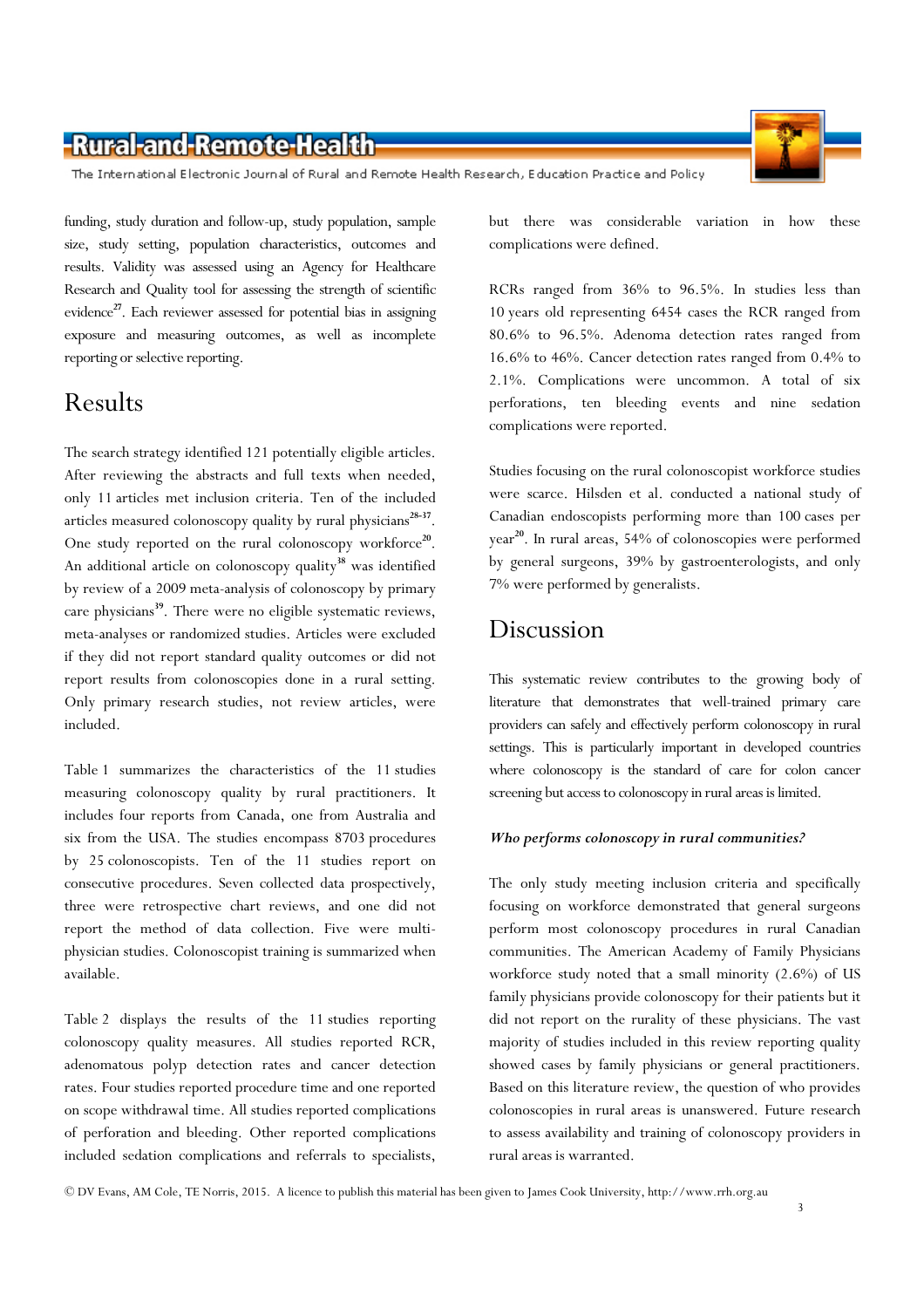

The International Electronic Journal of Rural and Remote Health Research, Education Practice and Policy

| Author<br>(year)      | No. colon-<br>oscopies | No.<br>colon-<br>oscopists | Ave.<br>patient<br>age<br>(years)<br>/range<br>/SD | % F       | Setting                        | <b>Study Design</b>                                  | Endoscopist<br>Characteristics and<br>Training                                                                                                                                                                                  |
|-----------------------|------------------------|----------------------------|----------------------------------------------------|-----------|--------------------------------|------------------------------------------------------|---------------------------------------------------------------------------------------------------------------------------------------------------------------------------------------------------------------------------------|
| Kobler<br>(2013)      | 577                    | 10                         | 57.6<br>SD 13.3                                    | 51        | Alberta, Canada                | Consecutive<br>Prospective<br>Multiple physician     | 8 FPs and 2 GIMs.<br>Physicians had performed<br>an estimated median of<br>1850 (range 1400-4000)<br>colonoscopies prior to<br>study. Nine of 10 perform<br>own sedation                                                        |
| Azzopardi<br>(2012)   | 3000                   | 1                          | 60<br>SD 14                                        | <b>NR</b> | Echuca,<br>Australia           | Consecutive<br>Prospective<br>Multiple<br>physicians | Recognized by Australian<br>Conjoint Committee for<br>Recognition in<br>Gastrointestinal<br>Endoscopy. Requires<br>minimum of 100<br>unassisted and supervised<br>colonoscopies and 30<br>polypectomies                         |
| Kobler<br>(2009)      | 1178                   | $\mathbf{1}$               | 52.2<br>$(7-92)$                                   | 58.8      | Peace River,<br>Canada         | Consecutive<br>Prospective Single<br>physician       | 'Additional skills training<br>in gastroenterology'                                                                                                                                                                             |
| Cotterill<br>(2005)   | 152                    | $\overline{2}$             | $(22 - 80)$                                        | 44.1      | Wawa, Canada                   | Consecutive<br>Prospective<br>Multiple physician     | NR                                                                                                                                                                                                                              |
| Newman<br>(2005)      | 731                    | $\overline{2}$             | 62.7<br>$(20 - 92)^{\dagger}$                      | 51.6      | Rural southern<br>state, USA   | Consecutive<br>Retrospective<br>Multiple physician   | <b>NR</b>                                                                                                                                                                                                                       |
| Kirby (2004)          | 616                    | 1                          | <b>NR</b>                                          | <b>NR</b> | Northern<br>Ontario,<br>Canada | Consecutive<br>RetrospectiveSing<br>le physician     | NR                                                                                                                                                                                                                              |
| Edwards<br>(2004)     | 200                    | $\overline{4}$             | 62<br>$(16 - 90)$                                  | 45.5      | Cottonwood<br>Idaho, USA       | Consecutive<br>RetrospectiveSing<br>le physician     | 3 of 4 physicians were<br>trained in residency. The<br>fourth had been doing<br>flexible sigmoidoscopies in<br>practice and was trained by<br>a partner. No mention of<br>number of cases done<br>prior to study                |
| Pierzchajlo<br>(1997) | 751                    | 11                         | 53.8<br>SD 18.1                                    | 46.2      | Rural Georgia,<br><b>USA</b>   | Consecutive<br>Prospective Single<br>physician       | Doctor had done over 700<br>flexible sigmoidoscopies in<br>practice then did<br>coursework to train for<br>colonoscopies. He then<br>was proctored by general<br>surgeons and family<br>physicians for 80 cases<br>over 2 years |
| Hopper<br>(1996)      | 1048                   | $\mathbf{1}$               | 57<br>$(14-91)$                                    | 41        | Rural USA                      | Consecutive<br>Prospective Single<br>physician       | Performed<br>sigmoidoscopies in<br>practice and advanced to<br>colonoscopies                                                                                                                                                    |

#### Table 1: Summary of published studies reporting results of rural colonoscopy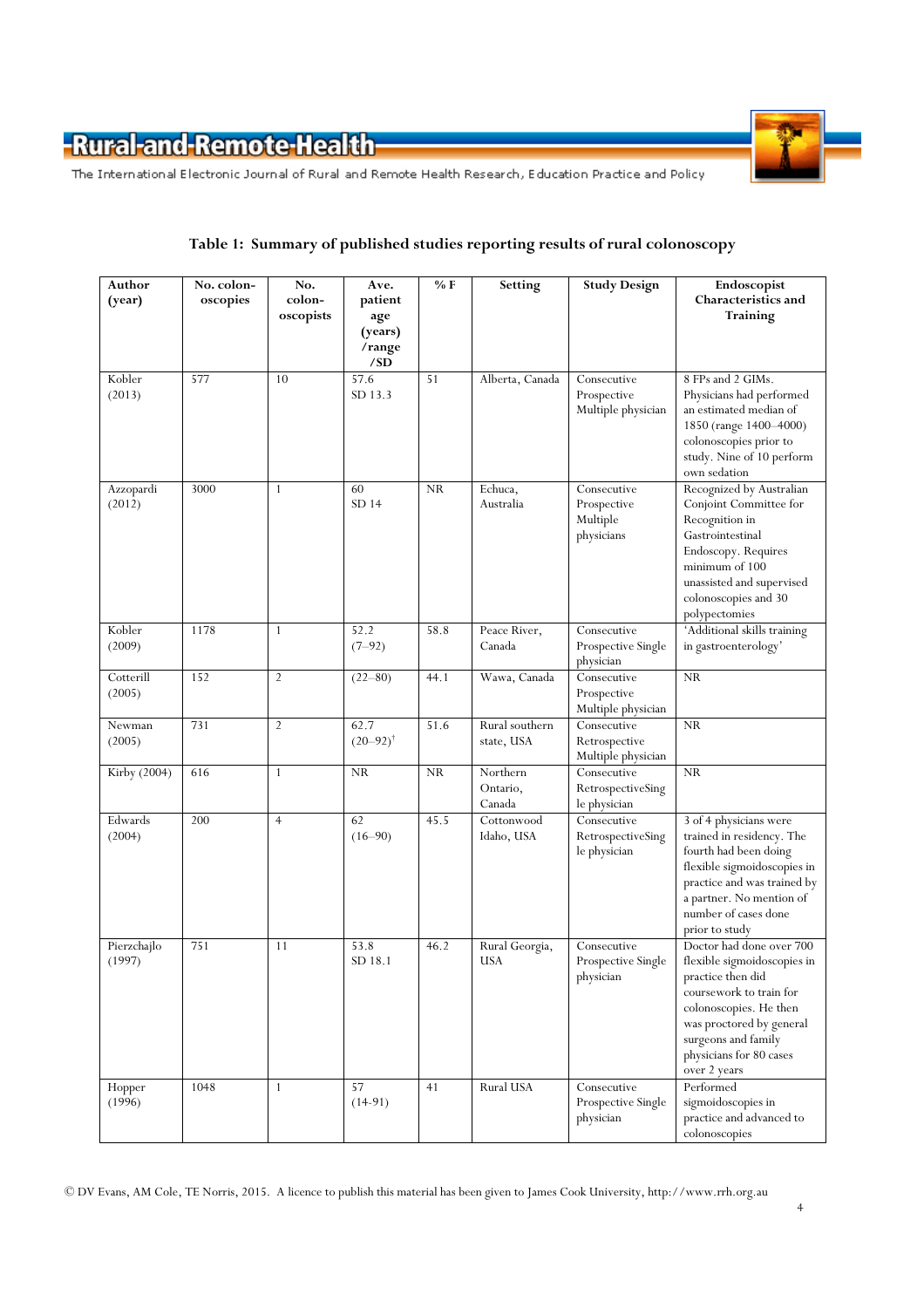

The International Electronic Journal of Rural and Remote Health Research, Education Practice and Policy

#### Table 1: cont'd

| Author<br>(year)  | No. colon-<br>oscopies | No.<br>colonos-<br>copists | Ave.<br>patient<br>age<br>(years)<br>/range<br>/SD | $%$ F | Setting                           | <b>Study Design</b>                            | Endoscopist<br><b>Characteristics and</b><br>Training                                                         |
|-------------------|------------------------|----------------------------|----------------------------------------------------|-------|-----------------------------------|------------------------------------------------|---------------------------------------------------------------------------------------------------------------|
| Rodney<br>(1993)  | 293                    |                            | 67<br>$(13-93)$                                    | 50    | Rural southern<br>state, USA      | Consecutive<br>Prospective Single<br>physician | Self trained in<br>sigmoidoscopy and<br>advanced to colonoscopy<br>on own                                     |
| Godreau<br>(1992) | 157                    | <b>NR</b>                  | 58<br>$(22 - 92)$                                  | 54.7  | Dedham<br>Massachu-<br>setts, USA | <b>NR</b>                                      | Trained in flexible<br>sigmoidoscopies. Then did<br>a CME course followed by<br>13 proctored<br>colonoscopies |
| Total             | 8703                   | 25                         |                                                    |       |                                   |                                                |                                                                                                               |

† Age range and sex distribution reported on all endoscopy cases (colonoscopy, gastroscopy, sigmoidoscopy)

F, female. FP, family physician. GIM, general internal medicine physician. NR, not recorded. S, standard deviation.

#### What, where and how well?

In contrast to the paucity of data around 'who' comprises the rural colonoscopy workforce, this review reports on 8703 colonoscopies by 25 rural physicians in three countries. Most studies report on both screening and diagnostic colonoscopies. The majority of these studies demonstrate high quality as measured by the generally accepted measures of reaching the cecum, adenoma detection and cancer detection.

Rex et al. report that 90% of all colonoscopies should reach the cecum and that the percentage should increase to 95% for screening exams<sup>40</sup>. However, a 2003 study of more than 17 000 procedures by 69 gastroenterologists in North America showed a median RCR of 88%. Only 55% of physicians had an RCR of  $90\%$  or greater $^{41}$ .

RCRs of rural colonoscopists are consistent with recommended standards. The present review found that 6 of 11 studies, representing 5411 of 8703 procedures, reported RCRs exceeding the 90% recommended by Rex et al<sup>29-32,34,35</sup>. One additional study of 1178 procedures exceeded 88%<sup>28</sup>. In the 1996 case series of 1048 procedures by Hopper et al<sup>36</sup>, they reported an RCR of only 36% in non-sedated patients. Using sedation the RCR increased to 93%.

The studies included in this review show variation in both cancer and adenoma detection rates. This variation is consistent with other studies of experienced colonoscopists<sup>40</sup>,42,<sup>43</sup>. Current accepted benchmarks of adenoma detection on screening of normal risk individuals are  $25\%$  in males and  $15\%$  in females<sup>23-26</sup>. Kolber et al. is the only study in this review that reported adenoma detection by gender, but included multiple indications for colonoscopy<sup>29</sup>.

While a small number of studies reported quality over time and demonstrated a training effect with respect to RCR<sup>30,32-34</sup>, other included studies did not<sup>29,31,35</sup>. Previous studies of gastroenterologists in training show improved quality with number of procedures<sup>44</sup>. There may also be improvement in performance with improvements in technology, as more recent cases show better RCRs.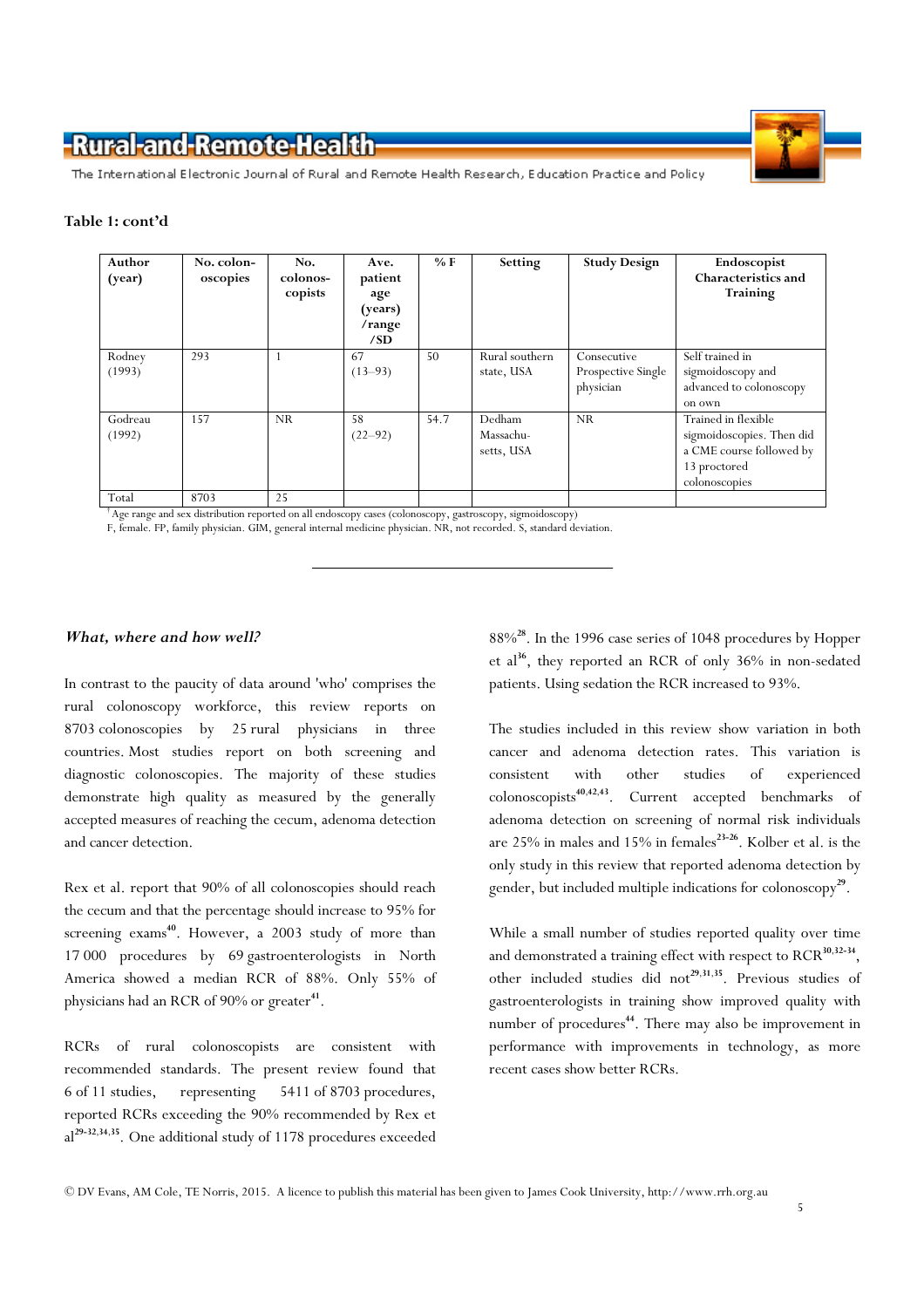

The International Electronic Journal of Rural and Remote Health Research, Education Practice and Policy

| Author<br>(year) | <b>RCR</b>                              | Adenoma<br>detection   | Cancer<br>detection    | Procedure<br>time (min) | Withdrawal<br>time (min) | <b>Perforations</b> | Bleeding                     | Complications<br>of sedation | Referral<br>to            |
|------------------|-----------------------------------------|------------------------|------------------------|-------------------------|--------------------------|---------------------|------------------------------|------------------------------|---------------------------|
|                  |                                         | rate                   | rate                   |                         |                          |                     |                              |                              | specialist                |
| Kobler           | 95.3%                                   | 46%                    | 2.10%                  | 23.6                    | 7.0                      | 1(0.17%)            | $3(0.52\%)^{\dagger}$        | NR                           | NR                        |
| (2013)           | $(93.3, 96.9\%)$                        | (38.5, 54.3)           |                        | (22.7, 24.5)            | (6.6, 7.4)               |                     |                              |                              |                           |
|                  |                                         | in males,              |                        |                         |                          |                     |                              |                              |                           |
|                  |                                         | 30.2%                  |                        |                         |                          |                     |                              |                              |                           |
|                  |                                         | (22.3, 38.2)           |                        |                         |                          |                     |                              |                              |                           |
|                  |                                         | in females             |                        |                         |                          |                     |                              |                              |                           |
| Azzopardi        | 96%                                     | 39%                    | $2\%$                  | 17(SD <sub>6</sub> )    | ${\rm NR}$               | $4(0.13\%)$         | $5(0.17)^{1}$                | <b>NR</b>                    | $\rm NR$                  |
| (2012)           |                                         |                        |                        |                         |                          |                     |                              |                              |                           |
| Kolber           | 88.30%                                  | 18.9%§                 | $2.1\%$                | 24.98                   | <b>NR</b>                | $1(0.08\%)$         | $1(0.08\%)^{\dagger\dagger}$ | $5(0.3\%)$ <sup>11</sup>     | NR                        |
| (2009)           |                                         |                        |                        |                         |                          |                     |                              |                              |                           |
| Cotterill        | 94%                                     | 23.70%                 | 0.70%                  | NR                      | <b>NR</b>                | $\overline{0}$      | $\theta$                     | <b>NR</b>                    | NR                        |
| (2005)           |                                         |                        |                        |                         |                          |                     |                              |                              |                           |
| Newman           | 92.8%                                   | $17.7\%$ <sup>§§</sup> | 0.80%                  | $\rm NR$                | $\rm NR$                 | $\overline{0}$      | $1(0.14\%)$                  | $\theta$                     | $29(3.9\%)$ <sup>##</sup> |
| (2005)           |                                         |                        |                        |                         |                          |                     |                              |                              |                           |
| Kirby (2004)     | 80.6%                                   | 16.6%                  | 2.4%                   | NR                      | <b>NR</b>                | $\overline{0}$      | $\theta$                     | $\overline{0}$               | NR                        |
|                  |                                         |                        |                        |                         |                          |                     |                              |                              |                           |
| Edwards          | 96.5%                                   | 22.5%                  | 2.5%                   | 34.4                    | $\rm NR$                 | $\theta$            | $\overline{0}$               | 1 <sup>85</sup>              | NR                        |
| (2004)           |                                         |                        |                        |                         |                          |                     |                              |                              |                           |
| Pierzchajlo      | 91.5%                                   | 17.8%                  | 0.4%                   | NR                      | NR                       | $\overline{0}$      | $\overline{0}$               | $\overline{3}$               | NR                        |
| (1997)           | 36% non-                                | 43.8%                  | $\overline{\text{NR}}$ | $\overline{\text{NR}}$  | $\overline{\text{NR}}$   | $\overline{0}$      | $\theta$                     | $\overline{\text{NR}}$       | $\overline{\text{NR}}$    |
| Hopper           |                                         |                        |                        |                         |                          |                     |                              |                              |                           |
| (1996)           | sedated,<br>93%when                     |                        |                        |                         |                          |                     |                              |                              |                           |
|                  | $\operatorname{sedated}^{\texttt{ttt}}$ |                        |                        |                         |                          |                     |                              |                              |                           |
|                  |                                         | 24.9%                  |                        |                         |                          |                     |                              |                              |                           |
| Rodney<br>(1993) | 48%                                     |                        | 2.0%                   | NR                      | <b>NR</b>                | $\overline{0}$      | $\theta$                     | $\theta$                     | NR                        |
| Godreau          | 83%                                     | 22% 888                | $2\%$                  | $\rm NR$                | <b>NR</b>                | $\theta$            | $\overline{0}$               | $\theta$                     | NR                        |
| (1992)           |                                         |                        |                        |                         |                          |                     |                              |                              |                           |

#### Table 2: Summary of quality of colonoscopies performed in rural areas

Three bleeding events after snare polypectomy of advanced adenoma. All were hospitalized overnight. One patient required a transfusion. No repeat procedures or surgeries. ¶One patient required transfusion

§Time recorded on only the last 187 cases

Adenoma detection and cancer detection rates include both colonoscopies and sigmoidoscopies

Required repeat procedure. No transfusion

¶¶Required naloxone

§§19 cases with polyp larger than 1 cm referred to gastroenterologist. 10 referred to surgeon for resection of large polyp or cancer

\*\* Sedation related bradycardia that responded to atropine

Both adenomatous polyps and cancers recorded as 'significant findings'

¶¶¶Findings reported at colon polyps

§§§Adenoma detection rate on screening colonoscopies only

NR, not recorded. RCR, reach-the-cecum rate

A recent study from Canada reports that patients who have a negative colonoscopy performed by a gastroenterologist are less likely to develop colorectal cancer than those performed by people from other specialties<sup>45</sup>. This study reports on more than 110 000 cases but draws on data from 1992 to 1997. This finding was only significant among cases performed in a hospital and was not statistically significant among cases completed in a private/office setting. Further studies will be needed to corroborate these results.

This systematic review shows lower-than-expected rates of complications among rural colonoscopists. Frequency of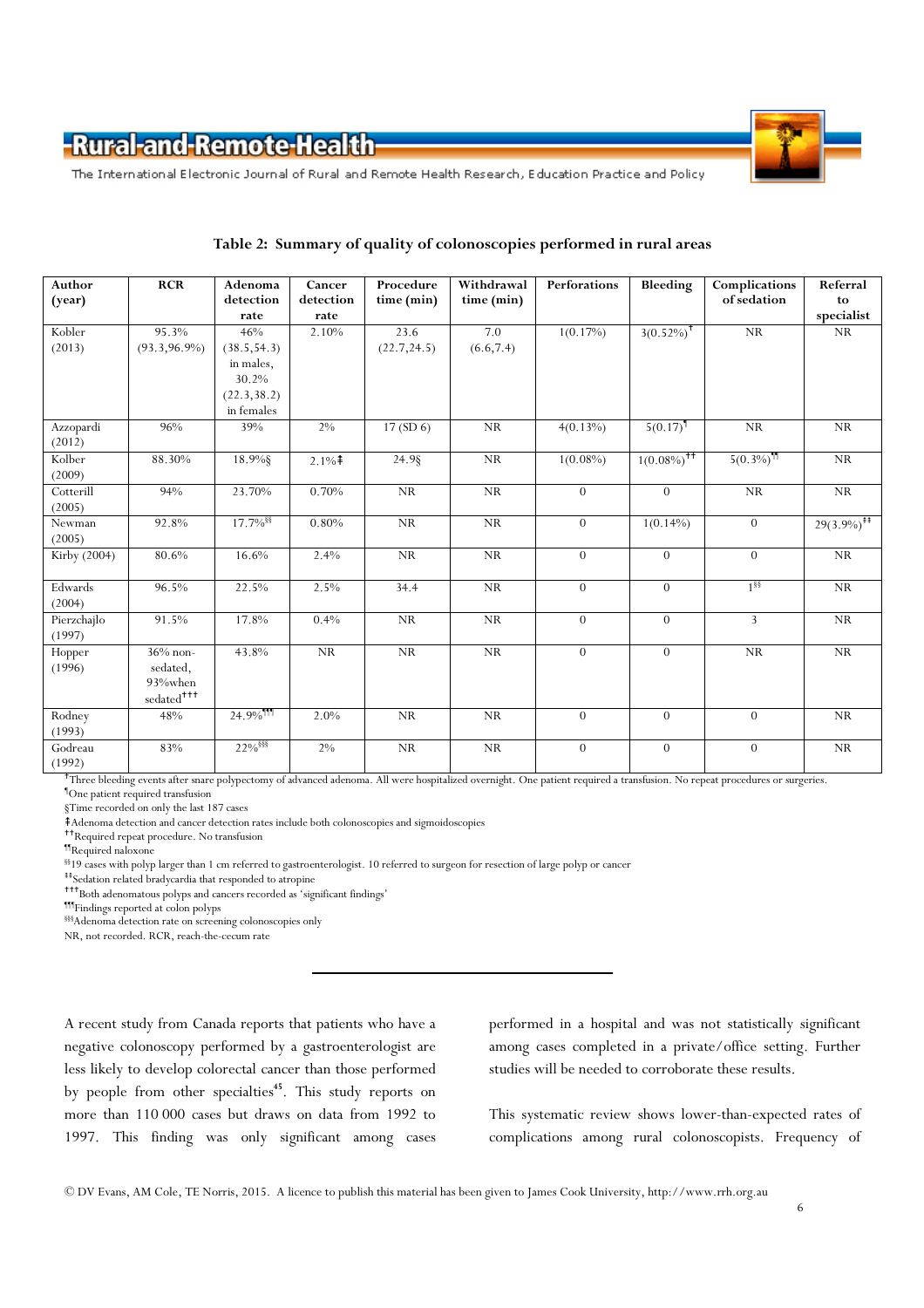The International Electronic Journal of Rural and Remote Health Research, Education Practice and Policy

colon perforation is reported at 0.14–0.65% for diagnostic procedures<sup>46,47</sup>. Perforations during therapeutic procedures in prior studies were found to be as high as  $3\%^{48}$ . Only seven perforations were reported among the 8703 procedures (0.07%) reported here. The percentage of bleeding complications was only 0.11%. Many of the studies included here are from single providers. These solo endoscopists might have considerable influence on which patients are eligible for procedures locally and which patients require specialty referral. Referring physicians in a rural community might send more complex cases to tertiary settings as well. This could influence the low complication rate. Meyer et al. found that generalist cases are often of lower complexity than cases done by gastroenterologists<sup>49</sup>.

#### Limitations

This systematic review has multiple limitations. First, five of the studies reporting quality data are of cases performed by a single physician who was often the author. These cases may not be representative of rural endoscopists as a whole and may also introduce reporting bias. Second, most of the studies include multiple indications for colonoscopy or do not report specific indications as part of their data. Accepted benchmarks for cecal intubation and polyp and cancer detection are specific for screening exams. If a case series includes more repeat procedures, for example, the adenoma detection rate might be artificially high. Similarly, therapeutic procedures usually take longer and often result in higher complication rates.

### Conclusions

This systematic review of 11 studies reporting on 8703 colonoscopies performed by rural generalists in three countries demonstrates that rural physicians can perform colonoscopies safely and effectively. These cases demonstrate cancer and adenoma detection rates consistent with generally acceptable standards and practices with correspondingly low rates of complications. Not enough data was available to draw conclusions about the specialty distribution of the rural colonoscopist workforce. However, it is clear that more rural colonscopists will be required to perform the recommended colon cancer screening on rural patients in developed countries. Training programs should be developed to address this need for high quality and effective rural colonoscopy.

### Acknowledgements

The authors would like to thank Sarah Safranek, Information Management Librarian, at the University of Washington Health Sciences Library for her assistance with the literature search for this manuscript.

### References

1. Wiseman M. The second World Cancer Research Fund/American Institute for Cancer Research expert report. Food, nutrition, physical activity, and the prevention of cancer: a global perspective. Proceedings of the Nutrition Society 2008; 67(3): 253-256.

2. Boyle P, Langman JS. ABC of colorectal cancer: epidemiology. BMJ 2000; 321(7264): 805-808.

3. Zauber AG, Winawer SJ, O'Brien MJ, Lansdorp-Vogelaar I, van Ballegooijen M, Hankey BF, et al. Colonoscopic polypectomy and long-term prevention of colorectal-cancer deaths. New England Journal of Medicine 2012; 366(8): 687-696.

4. Levin B, Lieberman DA, McFarland B, Andrews KS, Brooks D, Bond J, et al. Screening and surveillance for the early detection of colorectal cancer and adenomatous polyps, 2008: a joint guideline from the American Cancer Society, the US Multi-Society Task Force on Colorectal Cancer, and the American College of Radiology. Gastroenterology 2008; 134(5): 1570-1595.

5. ACOG Committee Opinion No. 384, November 2007: colonoscopy and colorectal cancer screening and prevention. Obstetrics and Gynecology 2007; 110(5): 1199-1202.



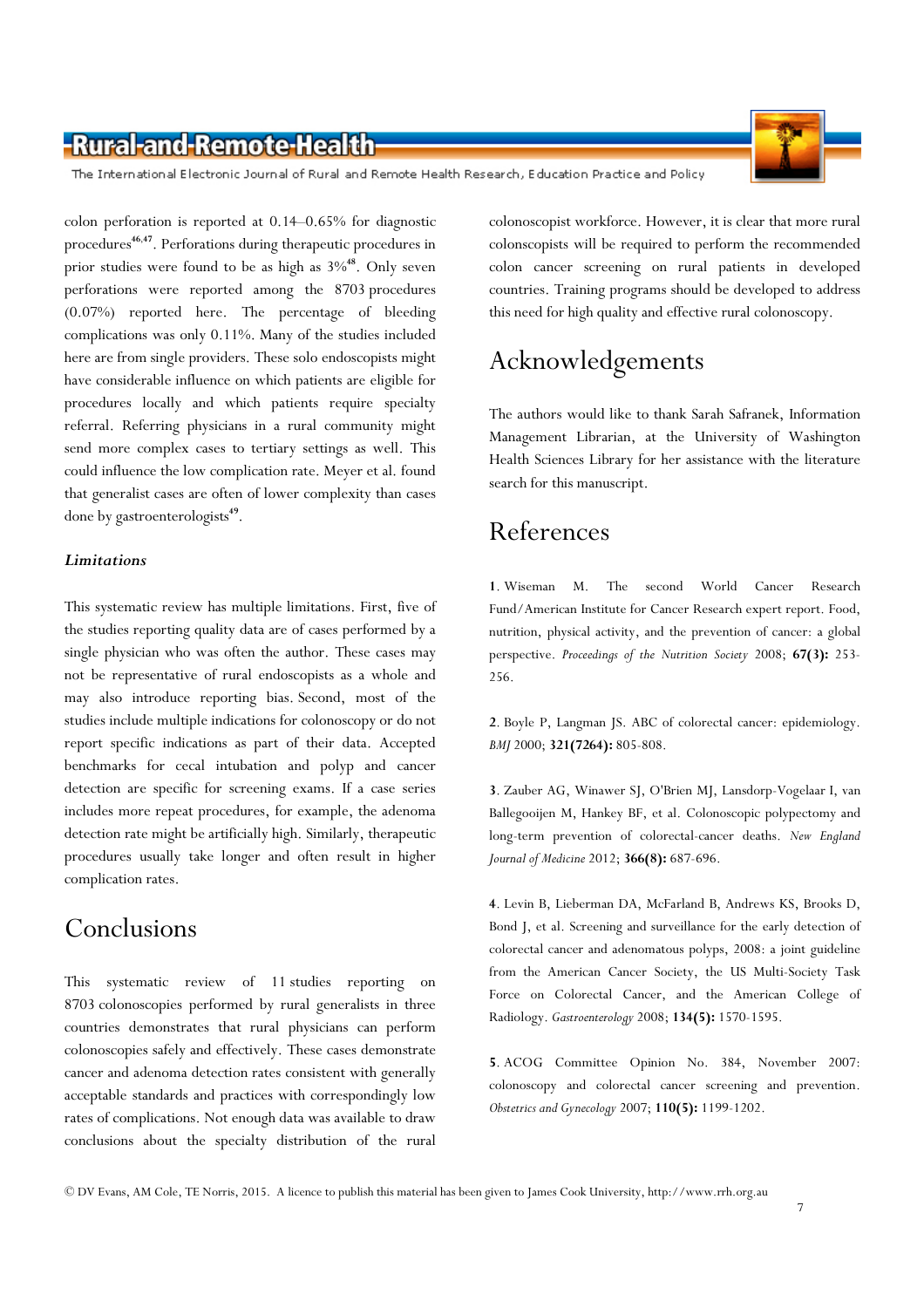The International Electronic Journal of Rural and Remote Health Research, Education Practice and Policy

6. Colorectal cancer screening. Recommendation statement from the Canadian Task Force on Preventive Health Care. Canadian Medical Association Journal 2001; 165(2): 206-208.

7. Vital signs: colorectal cancer screening, incidence, and mortality – United States, 2002–2010. Morbidity and Mortality Weekly Report 2011; 60(26): 884-889.

8. Brown ML, Klabunde CN, Mysliwiec P. Current capacity for endoscopic colorectal cancer screening in the United States: data from the National Cancer Institute Survey of Colorectal Cancer Screening Practices. American Journal of Preventive Medicine 2003; 115(2): 129-133.

9. Armstrong D, Barkun ANG, Chen Y, Daniels S, Hollingworth R, Hunt RH, et al. Access to specialist gastroenterology care in Canada: the practice audit in gastroenterology (PAGE) wait times program. Canadian Journal of Gastroenterology 2008; 22(2): 155-160.

10. Leddin D, Armstrong D, Barkun ANG, Chen Y, Daniels S, Hollingworth R, et al. Access to specialist gastroenterology care in Canada: comparison of wait times and consensus targets. Canadian Journal of Gastroenterology 2008; 22(2): 161-167.

11. Centers for Disease Control and Prevention. A survey of endoscopic capacity (SECAP I). (Online) 2000. Available: http:// www.cdc.gov/cancer/colorectal/what\_cdc\_is\_doing/screening\_c apacity.htm.(Acessed 6 October 2013).

12. Yeoman A, Parry S. A survey of colonoscopy capacity in New Zealand's public hospitals. New Zealand Medical Journal 2007; 120(1258): U2632.

13. Fernando SA, Duggan AE, Dent OF, Eikli MC. Colonoscopy capacity in selected New South Wales hospitals. Medical Journal of Australia 2007; 187: 249-250.

14. Bennett KJ, Pumkam C, Bellinger JD, Probst JC. Cancer screening delivery in persistent poverty rural counties. Journal of Primary Care and Community Health 2011; 2(4): 240-249. UU

15. Cole AM, Jackson JE, Doescher M. Urban–rural disparities in colorectal cancer screening: cross-sectional analysis of 1998–2005 data from the Centers for Disease Control's Behavioral Risk Factor Surveillance Study. Cancer Medicine 2012; 1(3): 350-356.

16. Coronado GD, Thompson B, Chen L. Sociodemographic correlates of cancer screening services among Hispanics and non-Hispanic whites in a rural setting. American Journal of Health Behavior 2009; 33(2): 181-191.

17. Coughlin SS, Thompson TD. Colorectal cancer screening practices among men and women in rural and nonrural areas of the United States, 1999. Journal of Rural Health 2004; 20(2): 118-124.

18. Rankin SL, Hughes-Anderson W, House AK, Heath DI, Aitken RJ, House J. Costs of accessing surgical specialists by rural and remote residents. ANZ Journal of Surgery 2001; 71(9): 544-547.

19. Anderson AE, Henry KA, Samadder NJ, Merrill RM, Kinney AY. Rural vs urban residence affects risk-appropriate colorectal cancer screening. Clinical Gastroenterology and Hepatology 2013; 11(5): 526-533.

20. Hilsden RJ, Tepper J, Moayyedi P, Rabeneck L. Who provides gastrointestinal endoscopy in Canada? Canadian Journal of Gastroenterology 2007; 21(12): 843-846.

21. American Academy of Family Physicians. AAFP practice profile 2011. (Online). Available: http://www.aafp.org/about/the-aafp/ family-medicine-facts/table-12.html (Accessed 6 October 2013).

22. American Academy of Family Physicians. Colonoscopy (position paper). (Online). Available: http://www.aafp.org/about/policies/ all/colonoscopy.html (Accessed 21 October 2013).

23. Cancer Council Australia Colonoscopy Surveillance Working Party. Clinical Practice Guidelines for Surveillance Colonoscopy - in adenoma follow-up; following curative resection of colorectal cancer; and for cancer surveillance in inflammatory bowel disease. (Online) 2011. Available: http://wiki.cancer.org.au/australia/Guidelines: Colorectal\_cancer/Colonoscopy\_surveillance (Accessed 6 October 2013).



8

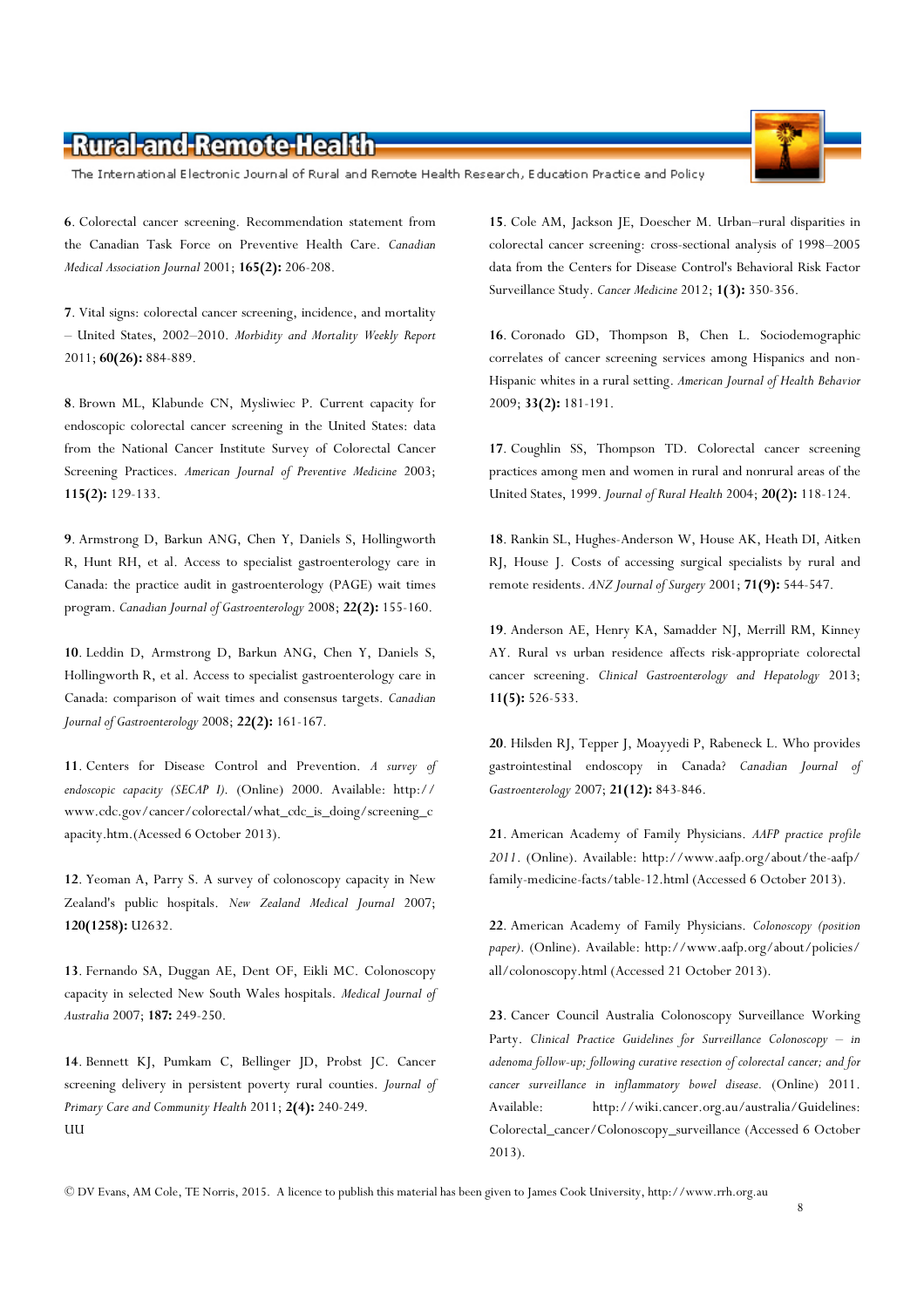The International Electronic Journal of Rural and Remote Health Research, Education Practice and Policy

24. Faigel DO, Pike IM, Baron TH, Chak A, Cohen J, Deal SE, et al. Quality indicators for gastrointestinal endoscopic procedures: an introduction. American Journal of Gastroenterology 2006; 101(4): 866- 872.

25. Chilton A, Rutter M (Eds). Quality assurance guidelines for colonoscopy. (Online) 2011. Available: http://www.cancer screening.nhs.uk/bowel/publications/nhsbcsp06.pdf (Accessed 6 October 2013).

26. Leddin DJ, Enns R, Hilsden R, Plourde V, Rabeneck L, Sadowski DC, et al. Canadian Association of Gastroenterology position statement on screening individuals at average risk for developing colorectal cancer: 2010. Canadian Journal of Gastroenterology. 2010; 24(12): 705-714.

27. Agency for Healthcare Research and Quality. Systems to rate the strength of scientific evidence. Available: http://archive.ahrq.gov/ clinic/epcsums/strengthsum.htm (Accessed 1 October 2013).

28. Kolber M, Szafran O, Suwal J, Diaz M. Outcomes of 1949 endoscopic procedures performed by a Canadian rural family physician. Canadian Family Physician 2009; 55(2): 170-175.

29. Kolber MR, Wong CKW, Fedorak RN, Rowe BH, Phys AP-ES. Prospective study of the quality of colonoscopies performed by primary care physicians: the Alberta Primary Care Endoscopy (APC-Endo) Study. Plos One 2013; 8(6).

30. Azzopardi J, DeWitt DE. Quality and safety issues in procedural rural practice: a prospective evaluation of current quality and safety guidelines in 3000 colonoscopies. Rural and Remote Health 12(3) (Online) 2012. Available: www.rrh.org.au (Accessed 6 October 2013).

31. Cotterill M, Gasparelli R, Kirby E. Colorectal cancer detection in a rural community. Development of a colonoscopy screening program. Canadian Family Physician 2005; 51: 1224-1228.

32. Newman RJ, Nichols DB, Cummings DM. Outpatient colonoscopy by rural family physicians. Annals of Family Medicine 2005; 3(2): 122-125.

33. Kirby E. Colonoscopy procedures at a small rural hospital. Canadian Journal of Rural Medicine 2004; 9(2): 89-93.

34. Edwards JK, Norris TE. Colonoscopy in rural communities: can family physicians perform the procedure with safe and efficacious results? Journal of the American Board of Family Practice 2004; 17(5): 353-358.

35. Pierzchajlo RP, Ackermann RJ, Vogel RL. Colonoscopy performed by a family physician. A case series of 751 procedures. Journal of Family Practice 1997; 44(5): 473-480.

36. Hopper W, Kyker KA, Rodney WM. Colonoscopy by a family physician: a 9-year experience of 1048 procedures. Journal of Family Practice 1996; 43(6): 561-566.

37. Rodney WM, Dabov G, Cronin C. Evolving colonoscopy skills in a rural family practice: the first 293 cases. Family Practice Research Journal 1993; 13(1): 43-52.

38. Godreau CJ. Office-based colonoscopy in a family practice. Family Practice Research Journal 1992; 12(3): 313-320.

39. Wilkins T, LeClair B, Smolkin M. Screening colonoscopies by primary care physicians: a meta-analysis. Annals of Family Medicine 2009; 7(2): 56-62.

40. Rex DK, Petrini JL, Baron TH, Chak A, Cohen J, Deal SE, et al. Quality indicators for colonoscopy. American Journal of Gastroenterology 2006; 101(4): 873-885.

41. Cotton PB, Connor P, McGee D, Jowell P, Nickl N, Schutz S, et al. Colonoscopy: practice variation among 69 hospital-based endoscopists. Gastrointestinal Endoscopy 2003; 57(3): 352-357.

42. Barclay RL, Vicari JJ, Doughty AS, Johanson JF, Greenlaw RL. Colonoscopic withdrawal times and adenoma detection during screening colonoscopy. New England Journal of Medicine 2006; 355(24): 2533-2541.

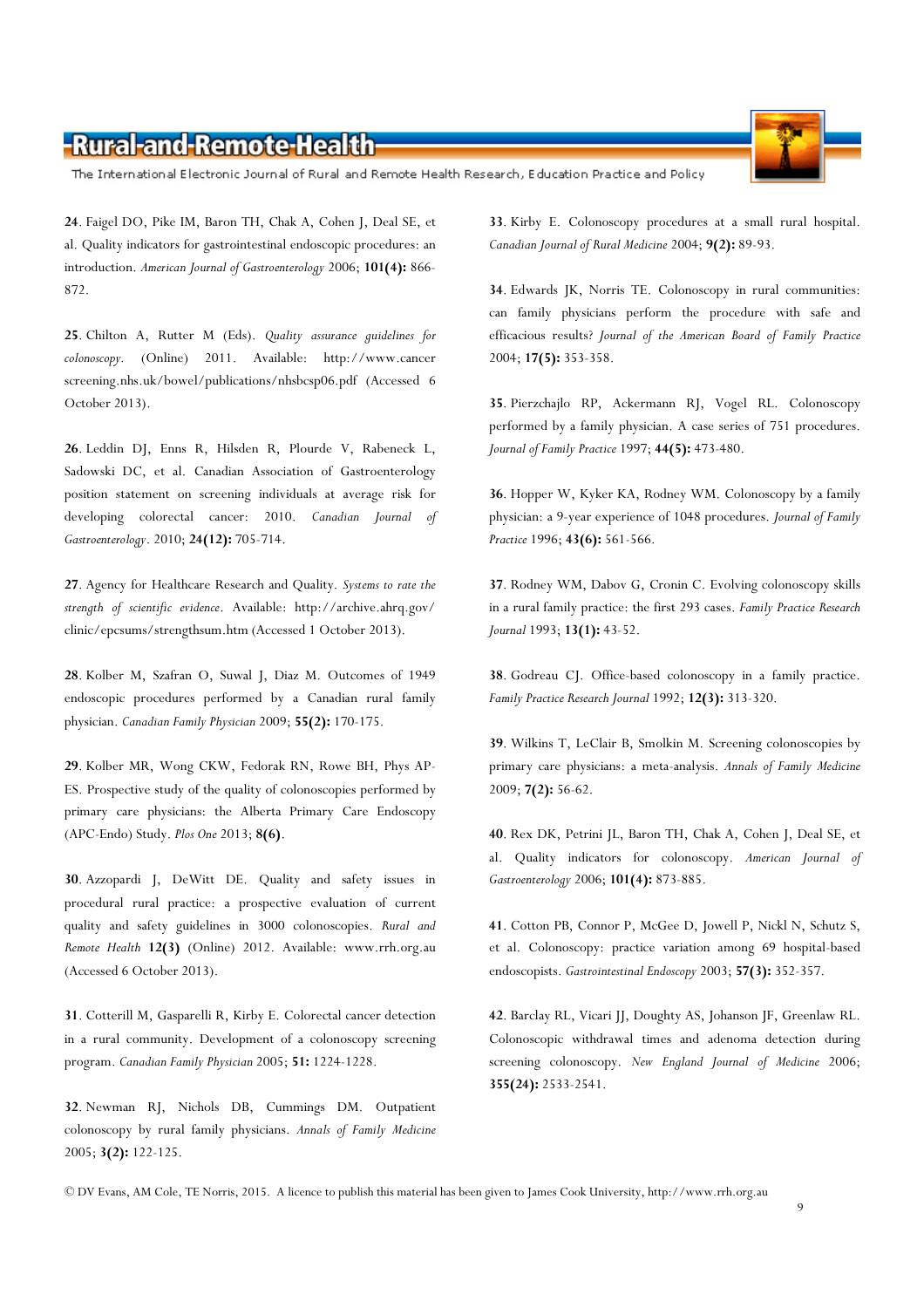The International Electronic Journal of Rural and Remote Health Research, Education Practice and Policy

43. Chen SC, Rex DK. Endoscopist can be more powerful than age and male gender in predicting adenoma detection at colonoscopy. American Journal of Gastroenterology 2007; 102(4): 856-861.

44. Marshall JB. Technical proficiency of trainees performing colonoscopy – a learning-curve. Gastrointestinal Endoscopy 1995; 42(4): 287-291.

45. Rabeneck L, Paszat LF, Saskin R. Endoscopist specialty is associated with incident colorectal cancer after a negative colonoscopy. Clinical Gastroenterology and Hepatology 2010; 8(3): 275-279.

46. Nelson DB, McQuaid KR, Bond JH, Lieberman DA, Weiss DG, Johnston TK. Procedural success and complications of largescale screening colonoscopy. Gastrointestinal Endoscopy 2002; 55(3): 307-314.

47. Dafnis G, Ekbom A, Pahlman L, Blomqvist P. Complications of diagnostic within a defined population and therapeutic colonoscopy in Sweden. Gastrointestinal Endoscopy 2001; 54(3): 302-309.

48. Putcha RV, Burdick JS. Management of iatrogenic perforation. Gastroenterology Clinics of North America 2003; 32(4): 1289-1309.

49. Meyer GS, Cheng EY, Elting J. Differences between generalists and specialists in characteristics of patients receiving gastrointestinal procedures. Journal of General Internal Medicine 2000; 15(3): 188-194.

#### Appendix I: Individual studies abstract form†

| <b>Article information</b>        |                                                                                                                                                                                                                                                                                               |
|-----------------------------------|-----------------------------------------------------------------------------------------------------------------------------------------------------------------------------------------------------------------------------------------------------------------------------------------------|
| Title                             |                                                                                                                                                                                                                                                                                               |
| Author(s) and affiliation(s)      |                                                                                                                                                                                                                                                                                               |
| Language                          |                                                                                                                                                                                                                                                                                               |
| Journal                           |                                                                                                                                                                                                                                                                                               |
| Volume and page numbers           |                                                                                                                                                                                                                                                                                               |
| Year of publication               |                                                                                                                                                                                                                                                                                               |
| Sources of support                |                                                                                                                                                                                                                                                                                               |
| <b>Study question/objectives</b>  |                                                                                                                                                                                                                                                                                               |
| Study design                      | <b>RCT</b><br>Non-randomized clinical trial<br>_Cohort<br>__ Case-control study<br>$\frac{S_{\text{urvey}}}{S_{\text{urvey}}}$<br>___ Cross-sectional study<br>__ Case-series (without control group)<br>__ Other descriptive study<br>Other<br>Does this study have an intervention? $(Y/N)$ |
| Study time period                 |                                                                                                                                                                                                                                                                                               |
| <b>Study location</b>             |                                                                                                                                                                                                                                                                                               |
| <b>Study population</b>           |                                                                                                                                                                                                                                                                                               |
| Number and characteristics of the |                                                                                                                                                                                                                                                                                               |
| subjects                          |                                                                                                                                                                                                                                                                                               |
| Setting/source of participants    |                                                                                                                                                                                                                                                                                               |
| Inclusion/exclusion criteria      |                                                                                                                                                                                                                                                                                               |

© DV Evans, AM Cole, TE Norris, 2015. A licence to publish this material has been given to James Cook University, http://www.rrh.org.au

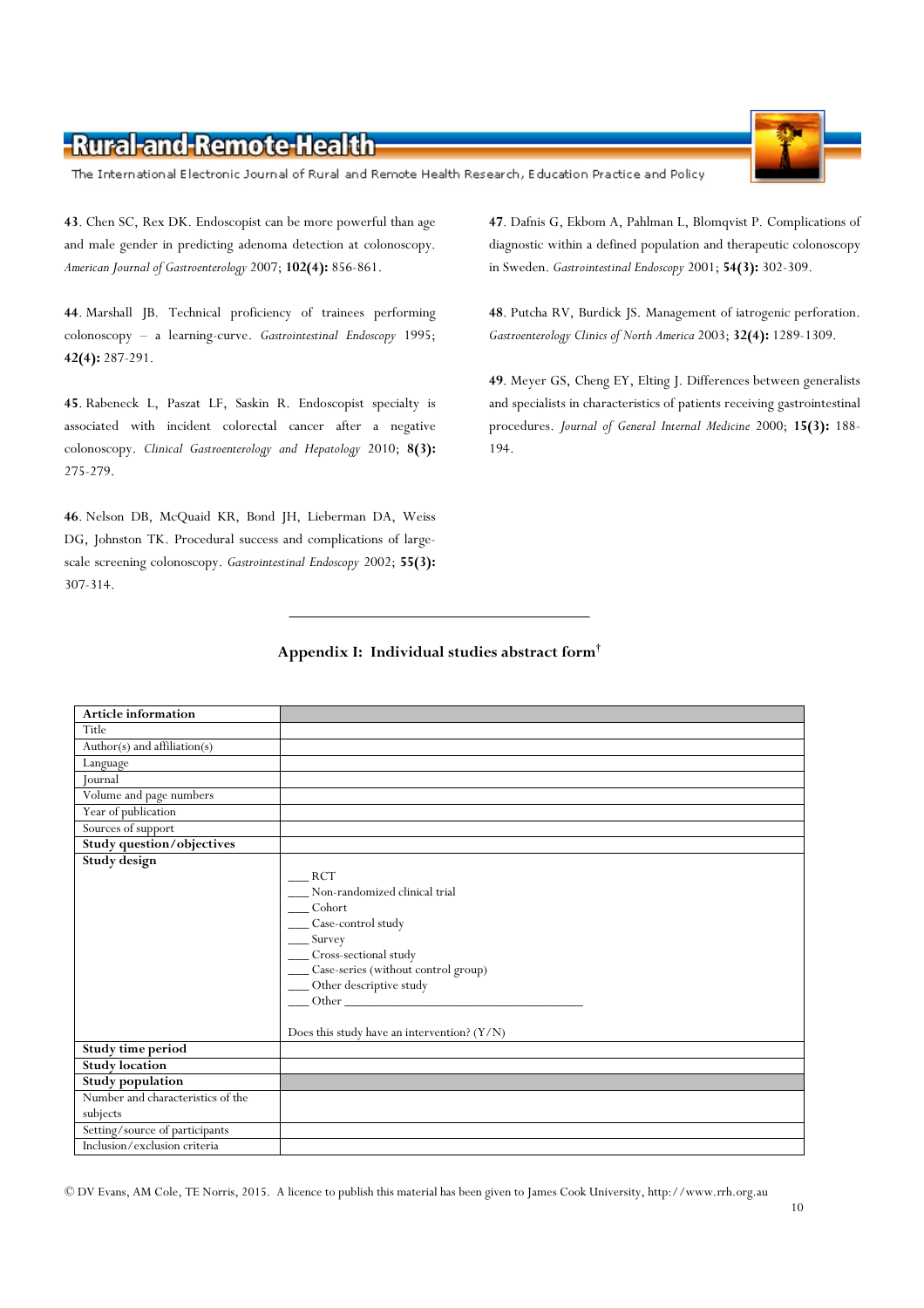The International Electronic Journal of Rural and Remote Health Research, Education Practice and Policy

| Sampling technique                                                    | Random                                                          |   |   |            |    |
|-----------------------------------------------------------------------|-----------------------------------------------------------------|---|---|------------|----|
|                                                                       | Consecutive                                                     |   |   |            |    |
|                                                                       | Nonsystematic                                                   |   |   |            |    |
|                                                                       | Unspecified                                                     |   |   |            |    |
|                                                                       |                                                                 |   |   |            |    |
| For cross-sectional groups under                                      |                                                                 |   |   |            |    |
| comparison                                                            |                                                                 |   |   |            |    |
| For case-control                                                      |                                                                 |   |   |            |    |
| Cases                                                                 |                                                                 |   |   |            |    |
| Controls                                                              |                                                                 |   |   |            |    |
|                                                                       |                                                                 |   |   |            |    |
| Matched characteristics                                               |                                                                 |   |   |            |    |
| Types of controls                                                     | Hospital controls                                               |   |   |            |    |
|                                                                       | Community controls                                              |   |   |            |    |
|                                                                       | Other                                                           |   |   |            |    |
|                                                                       |                                                                 |   |   |            |    |
| For cohortexposed                                                     |                                                                 |   |   |            |    |
| Unexposed                                                             |                                                                 |   |   |            |    |
| Follow-up                                                             |                                                                 |   |   |            |    |
| Duration of follow-up/schedule of                                     |                                                                 |   |   |            |    |
| follow-up                                                             |                                                                 |   |   |            |    |
| Losses to follow-up                                                   |                                                                 |   |   |            |    |
|                                                                       |                                                                 |   |   |            |    |
| What were the characteristics of the                                  |                                                                 |   |   |            |    |
| subjects lost to follow-up?                                           |                                                                 |   |   |            |    |
| Measurement of compliance                                             |                                                                 |   |   |            |    |
| w/intervention                                                        |                                                                 |   |   |            |    |
|                                                                       |                                                                 |   |   |            |    |
| <b>Measurements</b>                                                   |                                                                 |   |   |            |    |
| Main exposures /interventions                                         |                                                                 |   |   |            |    |
| (w/measurements and definitions)                                      |                                                                 |   |   |            |    |
| Other exposures /interventions                                        |                                                                 |   |   |            |    |
| (w/measurements and definitions)                                      |                                                                 |   |   |            |    |
|                                                                       |                                                                 |   |   |            |    |
| Main outcomes (w/measurements                                         |                                                                 |   |   |            |    |
| and definitions)                                                      |                                                                 |   |   |            |    |
| Other outcomes (w/measurements                                        |                                                                 |   |   |            |    |
| and definitions)                                                      |                                                                 |   |   |            |    |
| Possible confounders / effect                                         |                                                                 |   |   |            |    |
|                                                                       |                                                                 |   |   |            |    |
| modifiers (measurements)                                              |                                                                 |   |   |            |    |
| Analysis                                                              |                                                                 |   |   |            |    |
| How was the analysis conducted?                                       |                                                                 |   |   |            |    |
| <b>Results</b>                                                        |                                                                 |   |   |            |    |
|                                                                       |                                                                 |   |   |            |    |
| Response rate/% of eligible                                           |                                                                 |   |   |            |    |
| participants enrolled                                                 |                                                                 |   |   |            |    |
| Are groups comparable at baseline?                                    |                                                                 |   |   |            |    |
| Findings (include CI p-value,                                         |                                                                 |   |   |            |    |
|                                                                       |                                                                 |   |   |            |    |
| magnitude of treatment effect)                                        |                                                                 |   |   |            |    |
| $\quad \bullet \quad Significance \; of findings \; (trends, \; etc)$ |                                                                 |   |   |            |    |
| $\blacksquare$ Raw data                                               |                                                                 |   |   |            |    |
| $\blacksquare$ 2 X 2 tables                                           |                                                                 |   |   |            |    |
| Strengths/limitations                                                 |                                                                 | Y | N | <b>Not</b> | NA |
|                                                                       |                                                                 |   |   |            |    |
|                                                                       |                                                                 |   |   | reported   |    |
| <b>General questions</b>                                              |                                                                 |   |   |            |    |
|                                                                       | Is there a clear statement of the research hypothesis?          |   |   |            |    |
|                                                                       | Are the main outcomes to be measured clearly described in the   |   |   |            |    |
|                                                                       |                                                                 |   |   |            |    |
|                                                                       | introduction or methods section?                                |   |   |            |    |
|                                                                       | Is there a clear definition of the intervention?                |   |   |            |    |
|                                                                       | Are the main findings of the study clearly described?           |   |   |            |    |
| Exposure and outcome                                                  |                                                                 |   |   |            |    |
|                                                                       |                                                                 |   |   |            |    |
|                                                                       | Is the assessment of exposure likely to be precise and accurate |   |   |            |    |
|                                                                       | (amount and duration)?                                          |   |   |            |    |
|                                                                       | Are outcomes measured in a standard, valid and reliable way?    |   |   |            |    |
| Study design                                                          |                                                                 |   |   |            |    |
|                                                                       | Is the study design appropriate for the hypothesis?             |   |   |            |    |
|                                                                       | Is there proper sampling?                                       |   |   |            |    |

© DV Evans, AM Cole, TE Norris, 2015. A licence to publish this material has been given to James Cook University, http://www.rrh.org.au